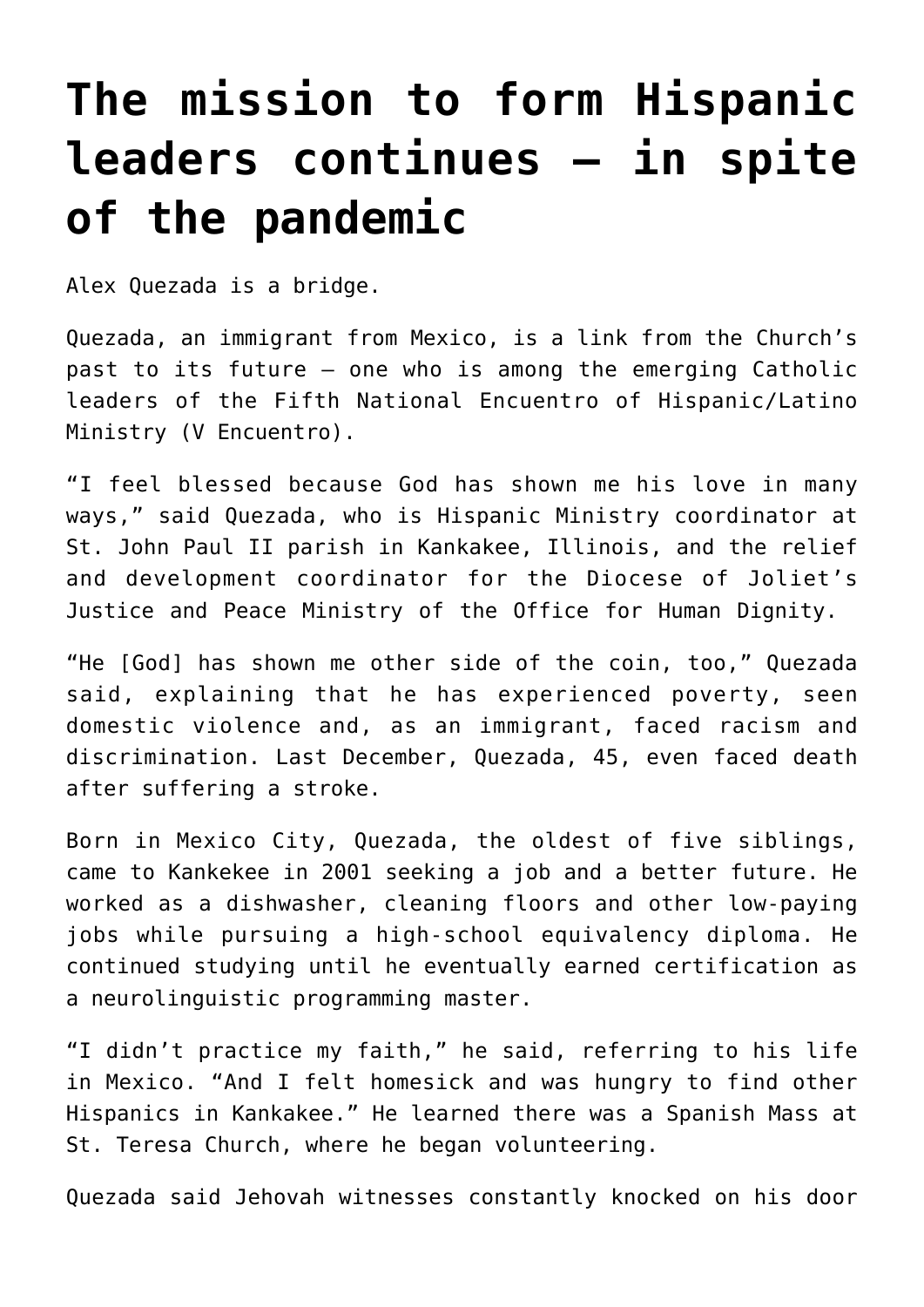and asked him hard questions. "They helped me be a better Catholic," he said. He would go to his parish to ask the priest the questions about the Faith. The priest sent Quezada to the Diocese of Joliet's Capacitación ("training") Pastoral program, where he met Elisabeth Román, director of the diocese's Office of Hispanic and Ethnic Ministry.

Román invited Quezada to participate in the V Encuentro. Quezada became one of more than 30,000 leaders from 2,566 parishes who received training for the V Encuentro. It is estimated that close to 250,000 Hispanic/Latinos participated in the process at its parish, diocesan, regional and national levels.

## **A plan to move forward**

The V Encuentro is the four-year process of discernment and action convened by the U.S. Conference of Catholic Bishops to better understand and serve the growing Latino Catholic community in the United States. Started in 2016, it was in its fourth year when the conclusions and recommendations were to be put into action in homes, parishes, dioceses and regions. Then the pandemic hit.

"We never thought that parishes would have to close, we never thought we would stop ministering in person, and we had to adapt immediately; and thanks to the technology, we continued the Encuentro process," Román said in regards to how the pandemic affected the Church in the U.S. "The leaders were connected, but we discovered that many people did not have access to the technology, so we had to create Facebook and WhatsApp groups to connect."

The Diocese of Joliet is a microcosm of how parishes and dioceses around the United States are responding to the conclusions and recommendations of the V Encuentro.

"These were dark moments, particularly for the Hispanic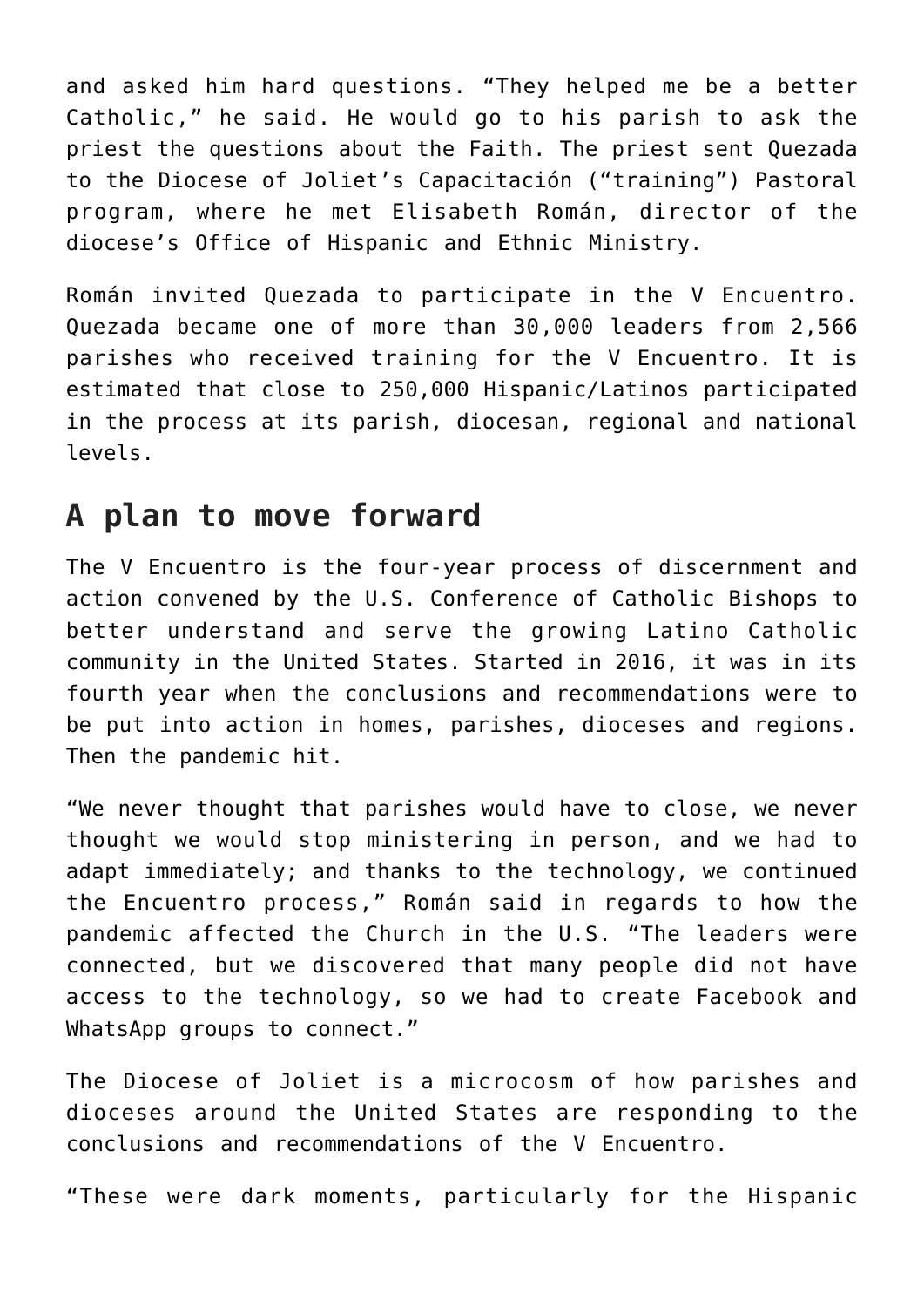community. We lost members, we got infected, we lost jobs. [COVID] had a huge impact, and when we most needed our parish, our pastors, the Eucharist, our community, we didn't have them. It was and continues to be very difficult for many people," Román said.

While many resources were cut in parishes across the country, including those for Hispanic ministry, Román praised Bishop Ronald A. Hicks of Joliet for supporting Hispanic ministry in the diocese. Following the V Encuentro, the diocese discerned a pastoral plan that defined four priorities: *pastoral juvenil* (youth ministry), *pastoral familiar* (family ministry), *justicia social* (social justice) and *formación pastoral* (ministry formation).

"We have formed four groups of leaders that will work on these priorities," Román said. "We created a pastoral plan from the voices that came from the Encuentro."

## **The pandemic's effect**

But not all dioceses have been able to respond to the recommendations of the V Encuentro.

"There is no doubt that the pandemic has had an impact not only how the V Encuentro's conclusions are to be implemented, but also on how we all live our Catholicism," said Hosffman Ospino, associate professor of Hispanic Ministry and Religious Education at Boston College and a member of the V Encuentro's national leadership team. "Three years after the national gathering in 2018 in Grapevine, Texas, there are signs of a growing number of Catholic leaders, Hispanic and non-Hispanic, who did not participate in the process and know little about the V Encuentro."

In addition, Ospino indicated that the pandemic has had a double-effect. "On the one hand, it corroborated some of the conclusions of the V Encuentro process, highlighting the need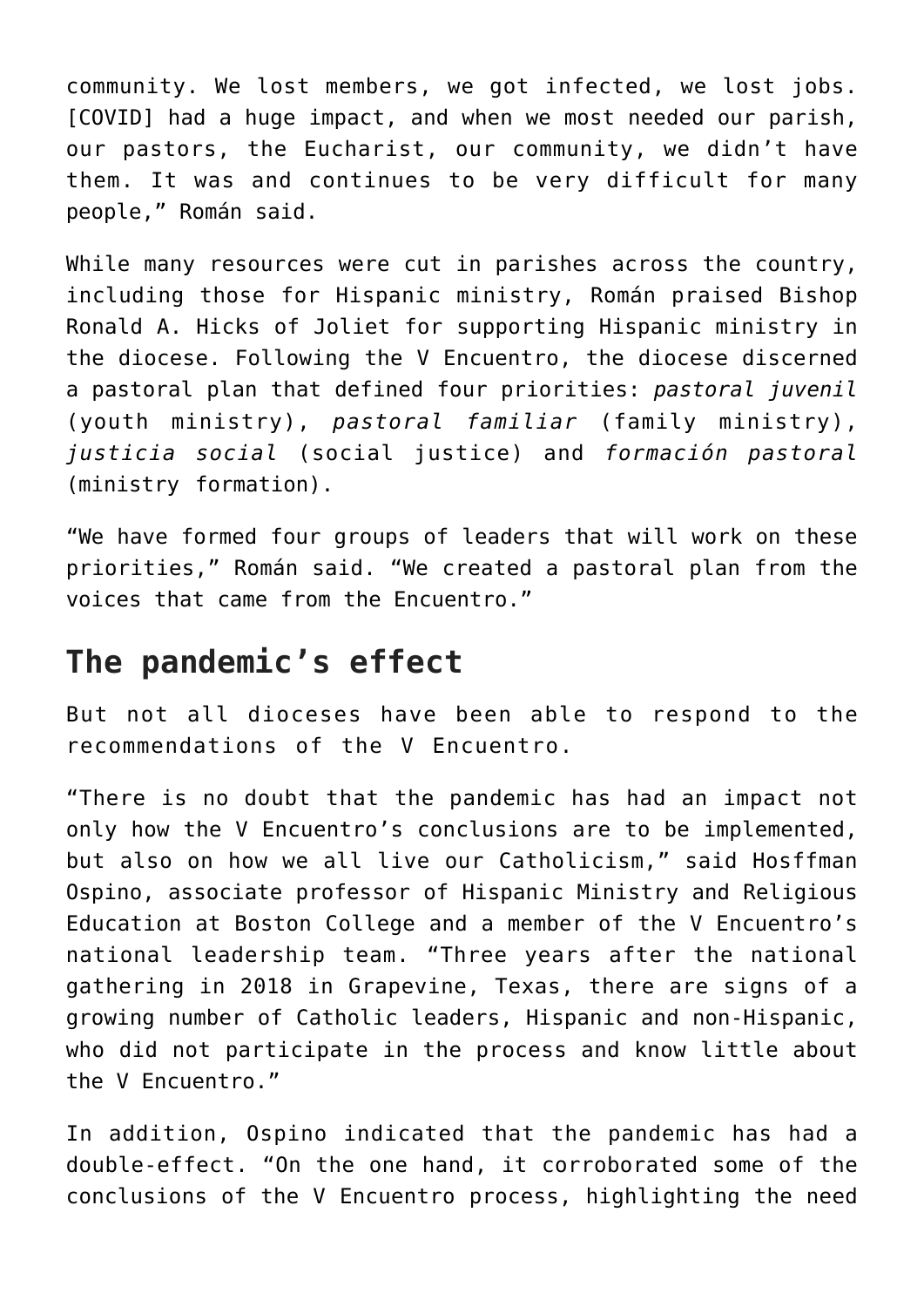to invest in Hispanic Catholics and structures to support the evangelization efforts among this population. Hispanics in general have been affected by the pandemic, and many Catholic parishes and organizations simply were not prepared to support them in a time of difficulty. We continue to witness an exodus from the Catholic church in the Hispanic community, as many Hispanics, especially on the younger side, are not accompanied appropriately or just don't find a place to be engaged in our current ministerial structures."

According to estimates presented by the V Encuentro, 40% percent of Catholics in the United States are Hispanic/Latino. It is still a significant percent within the overall number of Catholics in the United States. However, is it a concern because only half of Latinos in the United States consider themselves Catholics.

"On the other hand, the pandemic shifted the language and the focus on Hispanic Catholics that was cultivated and proposed during the V Encuentro process," Ospino said. "The pandemic has led many dioceses, parishes and organizations to shift to a survival mode, often cutting personnel and resources, many of these serving Hispanic Catholics. Without resources and personnel, implementing the conclusions of the V Encuentro will be more difficult as we move into the future".

## **Focus on formation**

Quezada said he understands the importance of the Hispanic/Latino Catholics for the U.S. Church — not for the future but for its present. "The V Encuentro opened my eyes to another reality: having goodwill is not enough to serve the People of God. It requires preparation, education, formation," he said.

In reference to Hispanics approaching 50% of the U.S. Catholic population, Quezada said, "*La tortilla se está volteando* (the omelette is flipping). The Hispanic presence in the U.S. is